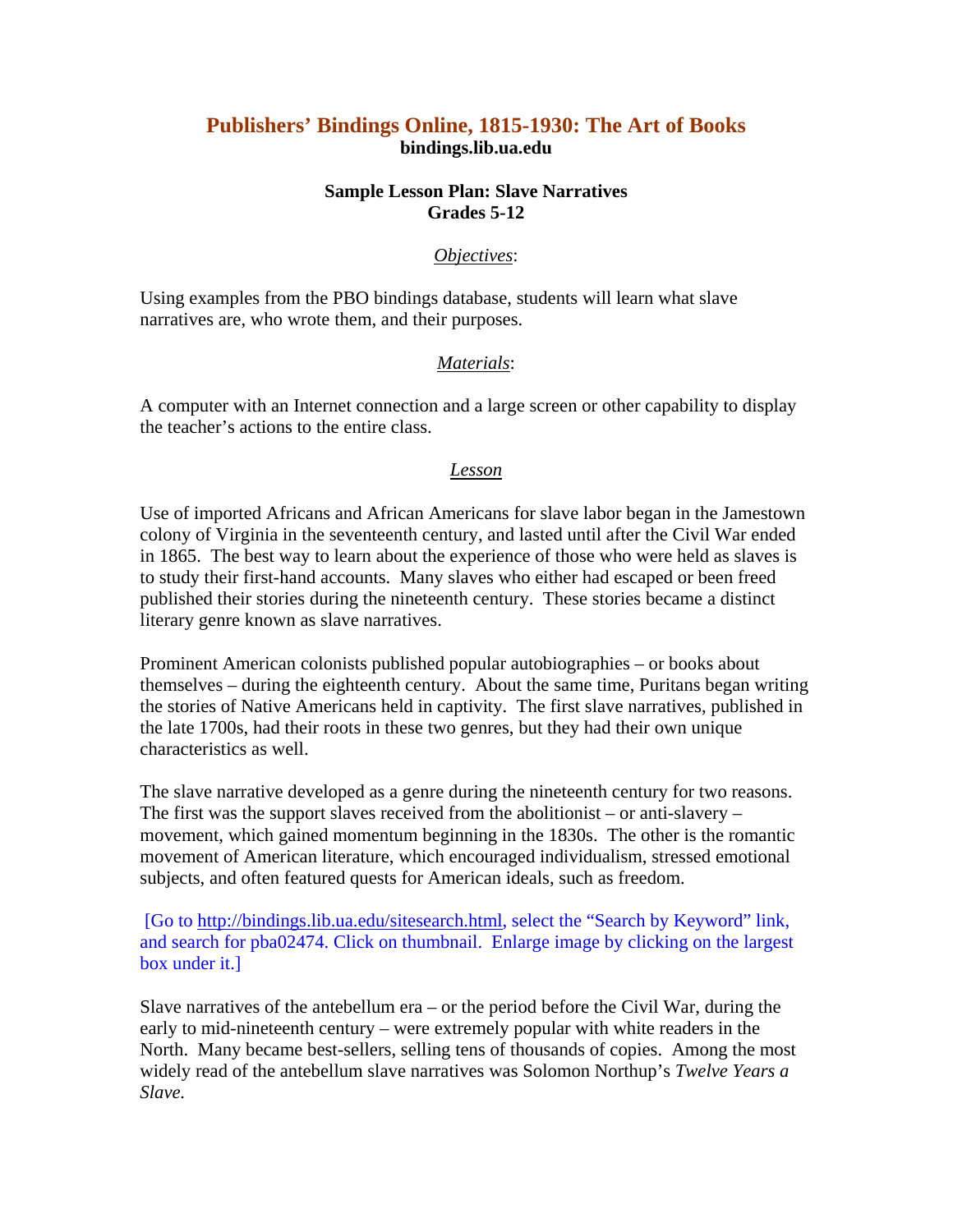Northup's story was unique because he was neither born a slave nor imported from Africa. Born free in New York, Northup was kidnapped in Washington, D.C., and sold into slavery at the age of thirty-three. Northup worked on three different Louisiana plantations before a New York attorney managed to free him based on a law that required the recovery of free black citizens taken unlawfully into captivity as a slave. The following year, Northup published his story, which reviewers called a "truth stranger than fiction."

#### [In "Search," type in pbw00894. Click on the thumbnail.]

Most antebellum slave narratives were different from Northup's because they detailed the lives of people born in bondage, who somehow managed to escape to the free states. Among these stories was that of Jermain Wesley Loguen, who was born into slavery in Tennessee. He escaped to Canada in 1834 and then moved to New York, where he went to school and became a minister. He also was a stationmaster on the Underground Railroad, the network of secret routes by which abolitionists helped slaves escape to freedom. Loguen's autobiography, *The Rev. J. W. Loguen, as a Slave and as a Freeman*, was published in 1859.

Although Northup and Loguen's books tell different stories, they – and dozens of other slave narratives written prior to the Civil War – had the same purpose: to describe the evils of slavery in the hope that readers would be moved to support abolition. Like many slave narratives, these two books were not written by the subjects themselves but were narrated to abolitionist editors. That abolitionists expected these stories to win supporters is obvious from the editors' prefaces in the books and in the reviews written about them in the newspapers. A reviewer for the *New York Tribune* wrote of Northup's book, "No one can contemplate the scenes which are here so naturally set forth, without a new conviction of the hideousness of the institution from which the subject of the narrative has happily escaped." In addition to emphasizing the horrors of slavery, the editor of Loguen's book used the subject's heroism and the good that came of the minister's escape as extra incentive for readers to consider the need to free all slaves.

#### [In "Search," type in pba01959. Click on the thumbnail.]

A majority of the abolitionists who published and promoted slave narratives were white. Black abolitionists such as William Still offered a different view. Born to two former slaves in New Jersey, Still moved to Philadelphia and took a job at the office of an abolition society. He soon began harboring fugitive slaves at his home, and in that capacity met his brother, who had been born while his mother still was a slave in Maryland. After hearing his brother's story, Still decided to make a careful record of all the slaves he aided, which he later compiled into this book, the long title of which is, *The Underground Rail Road: A Record of Facts, Authentic Narratives, Letters, [et cetera], Narrating the Hardships, Hair-breadth Escapes and Death Struggles of the Slaves in Their Efforts for Freedom, as Related by Themselves and Others, or Witnessed by the Author: Together with Sketches of Some of the Largest Stockholders, and Most Liberal Aiders and Advisers, of the Road.* The book published in three editions, making it the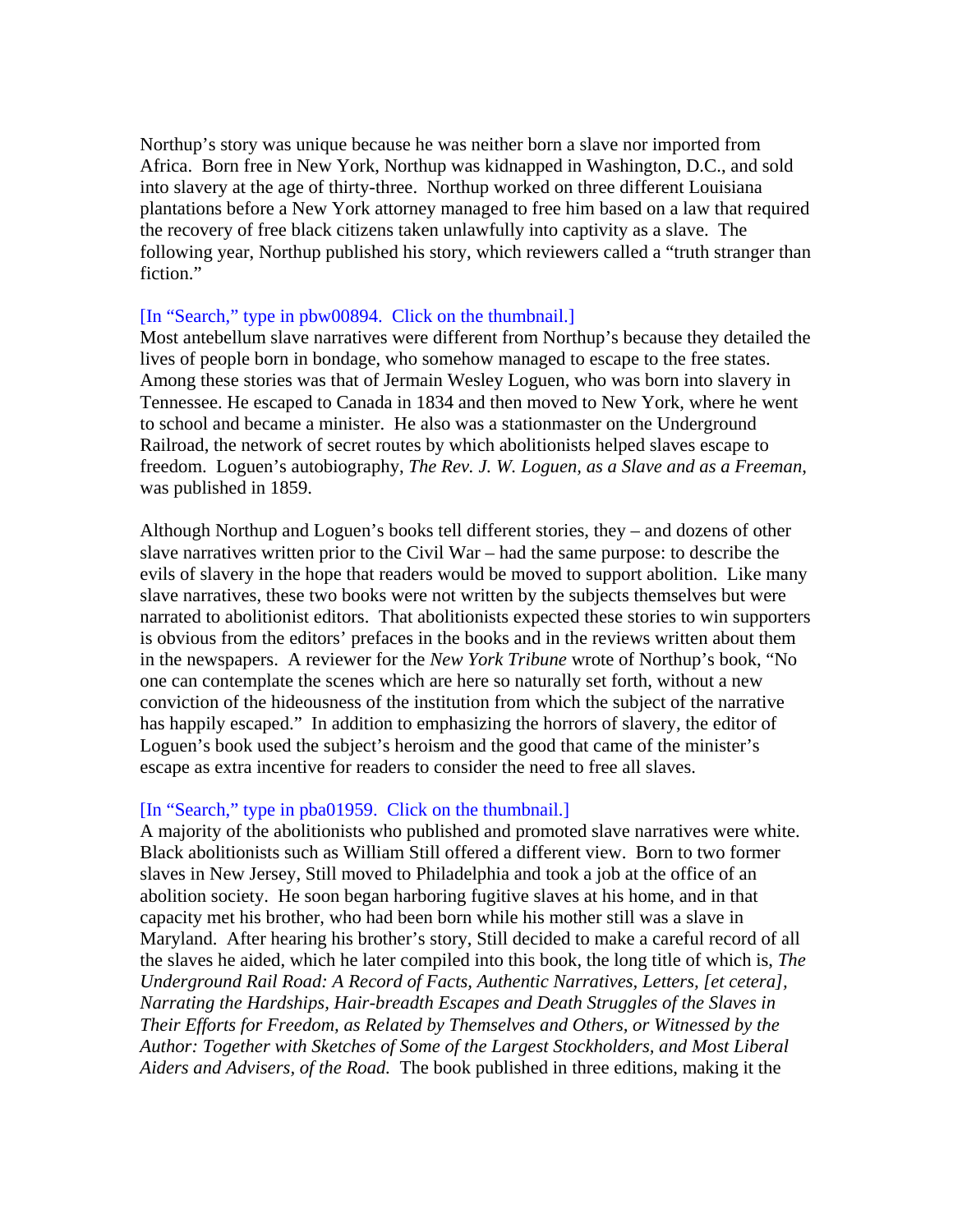most widely-circulated work about the Underground Railroad. It also provided readers with an account of the escaped slaves' courage and intellectual capacity.

That Still emphasized the intelligence of slaves is significant, because many people of the nineteenth century assumed that all slaves were incapable of thinking. Although most slaves were, in fact, illiterate, that usually was because most masters forbid their slaves from learning how to read and write, for fear that education would encourage their slaves to revolt. The slaves were not as mindless as white Americans assumed. Their mistaken belief, however, caused many to doubt that slaves could tell their story to abolitionist editors, let alone write their own narratives. This doubt, coupled with the fact that abolitionists so blatantly used the slave narratives as propaganda for their cause, made many people skeptical about whether the slave narratives were reliable and objective. The horrific stories the narratives contained also made them hard to believe, even though they were true.

### [In "Search," type in pba01784. Click on the thumbnail.]

Writers and editors of slave narratives therefore had to do a number of things to make readers believe that the stories were true and accurate. Escaped slaves who wrote their own narratives had an additional hurdle of making readers believe that they were intelligent enough to record their own stories. It was common for former slaves to include phrases such as "written by himself" in the titles of their books. If you look in the bottom right corner of this autobiography of Willis M. Brown titled, *Life and Conversion of a Kentucky Infidel*, you can see that it says "told in his own words," signifying that it was not made up by an abolitionist for propaganda.

Other means of verifying the authenticity of slave narratives included publishing letters of endorsement from important whites in the preface and appending documentation such as diaries and letters, plantation and government records (including census data), newspaper articles, and the testimony of acquaintances of the narrators.

#### [In "Search," type in pbw00258. Click on the thumbnail.]

Non-slaves writing about slavery included similar documentation to convince readers that their stories were accurate. For example, Still included letters and newspaper clippings in his book about the Underground Railroad.

Although *Uncle Tom's Cabin* was fiction, it was based on true accounts of escaped slaves the author, Harriet Beecher Stowe, had encountered. Because she wanted her book to enlighten people about slavery, Stowe responded to claims that her novel was inaccurate by publishing this book, *A Key to Uncle Tom's Cabin*, the following year. It is a collection of slave narratives, newspaper clippings, and other facts that verified the details in her novel.

#### [In "Search," type in pba02473. Click on the thumbnail.]

Although slavery ended after the Civil War, former slaves did not stop writing their stories. However, the purpose of slave narratives changed from trying to persuade people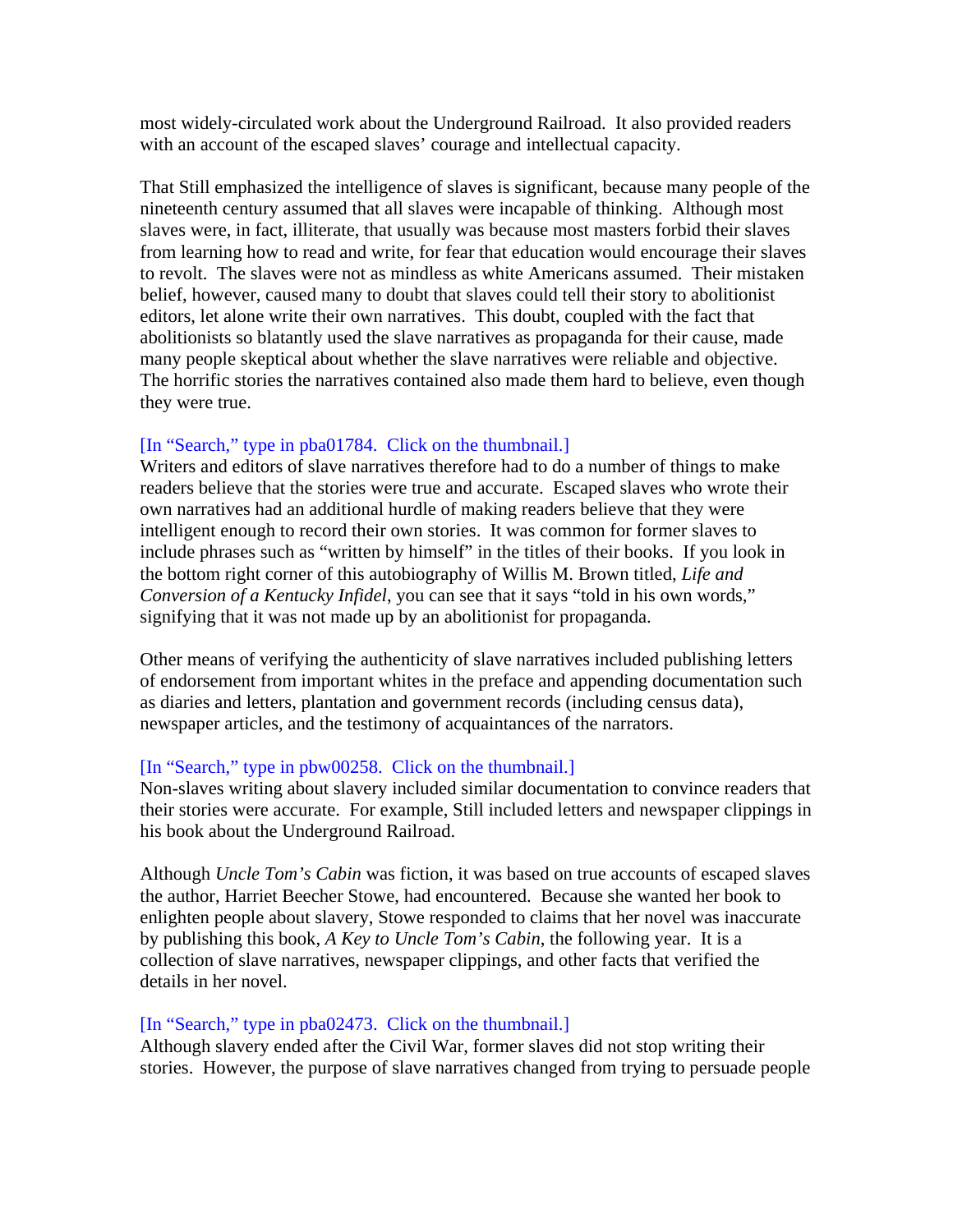to end slavery to making sure people remembered what the slaves had endured and proving that former slaves were worthy contributors to post-Civil War society.

One such narrative was this one, published in 1893 by the Rev. Peter Randolph. Randolph grew up in slavery on a Virginia plantation but was freed in 1847, when his owner died. He spent twenty years as an anti-slavery agent and minister in the northern United States and Canada, returning to Virginia after the war. His book consisted not only of his autobiography but also of a collection of pamphlets he wrote in 1855 about the institution of slavery. The preface to his book declares that he wanted to keep the pamphlets in publication, and relay his own story, because, "Slavery, we say, is dead; but the rising generations will ask: What was it?"

## [In "Search," type in pba00977. Click on the thumbnail.]

Whereas Randolph's book served to keep slavery in the public memory, the books of Booker T. Washington aimed to promote the usefulness of former slaves to the post-war social and economic world. Washington wrote several books about his life, as well as volumes for the advancement of the African American race. The first of Washington's autobiographical works was *Up from Slavery*. Although the first chapter discusses his childhood as a slave on a Virginia tobacco plantation, most of the book focuses on what occurred after he and his family were freed by Emancipation. Through the story of his struggles, Washington aimed to show white Americans what a former slave could do.

## Conclusion

The slave narrative tradition finally died out in the early twentieth century, but it influenced a number of other African American expressions, including modern autobiographies, novels, music, drama, and visual arts. As we have just seen, this genre also includes a wealth of information, not only regarding the hard facts of living in bondage, escaping to freedom, and experiencing racism in the North, but also about how the former slaves felt about all that happened to them.

## *Optional Activities*

## *Creative Writing Assignment*

Although slave narratives had the various motives of ending slavery, keeping slavery in the public memory, and advancing the position of freed blacks, the basis of each story was autobiography.

For this activity, students will write their own autobiographical essays. Ideas for items to include are their background (their family members, where and when they were born), their interests and hobbies, exciting or amusing anecdotes, and what they hope to do in the future.

All students, or those who volunteer, should have an opportunity to read their stories in front of the class.